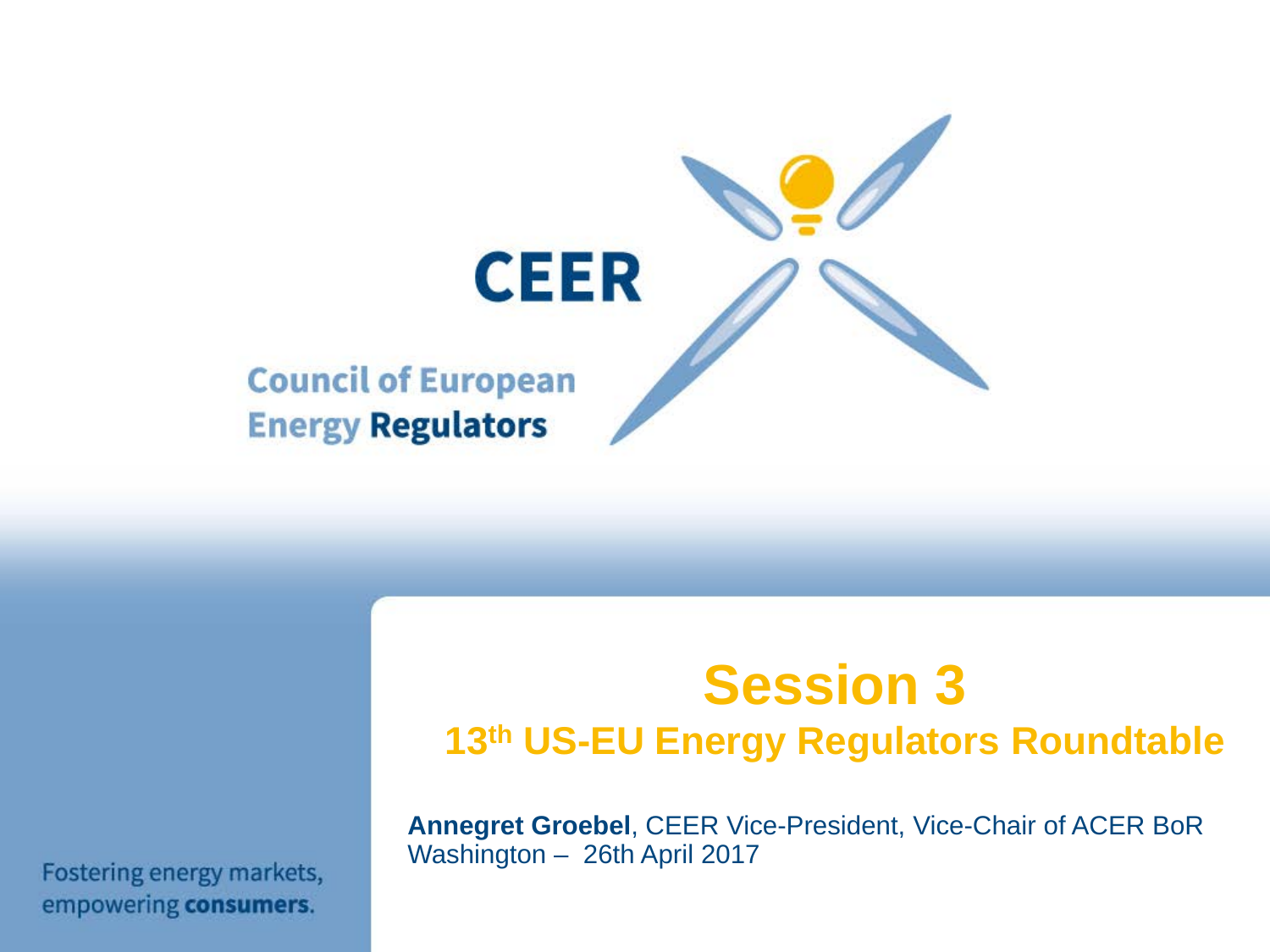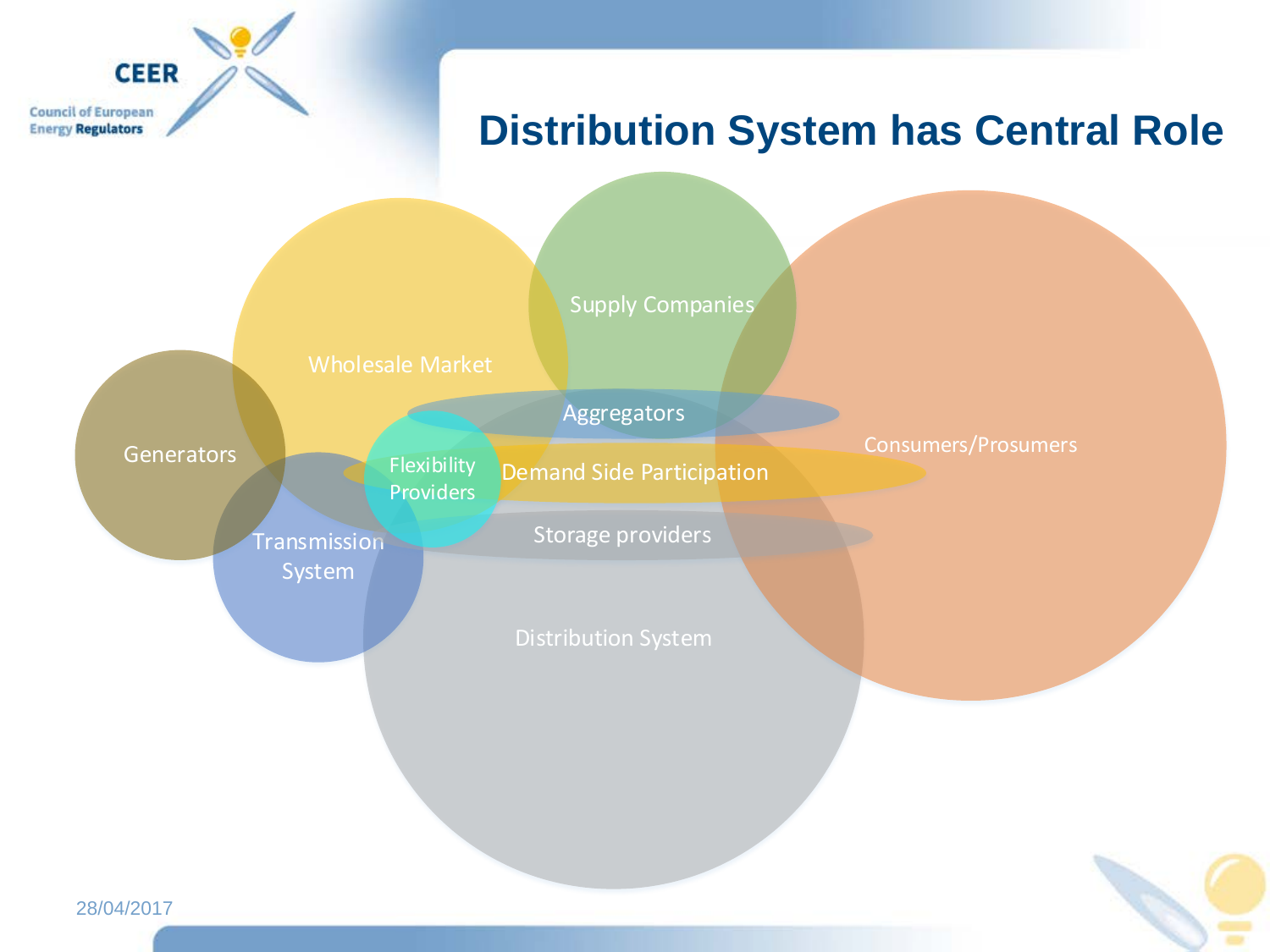

## **Drivers for Demand Side Flexibility / Challenges for DSOs**

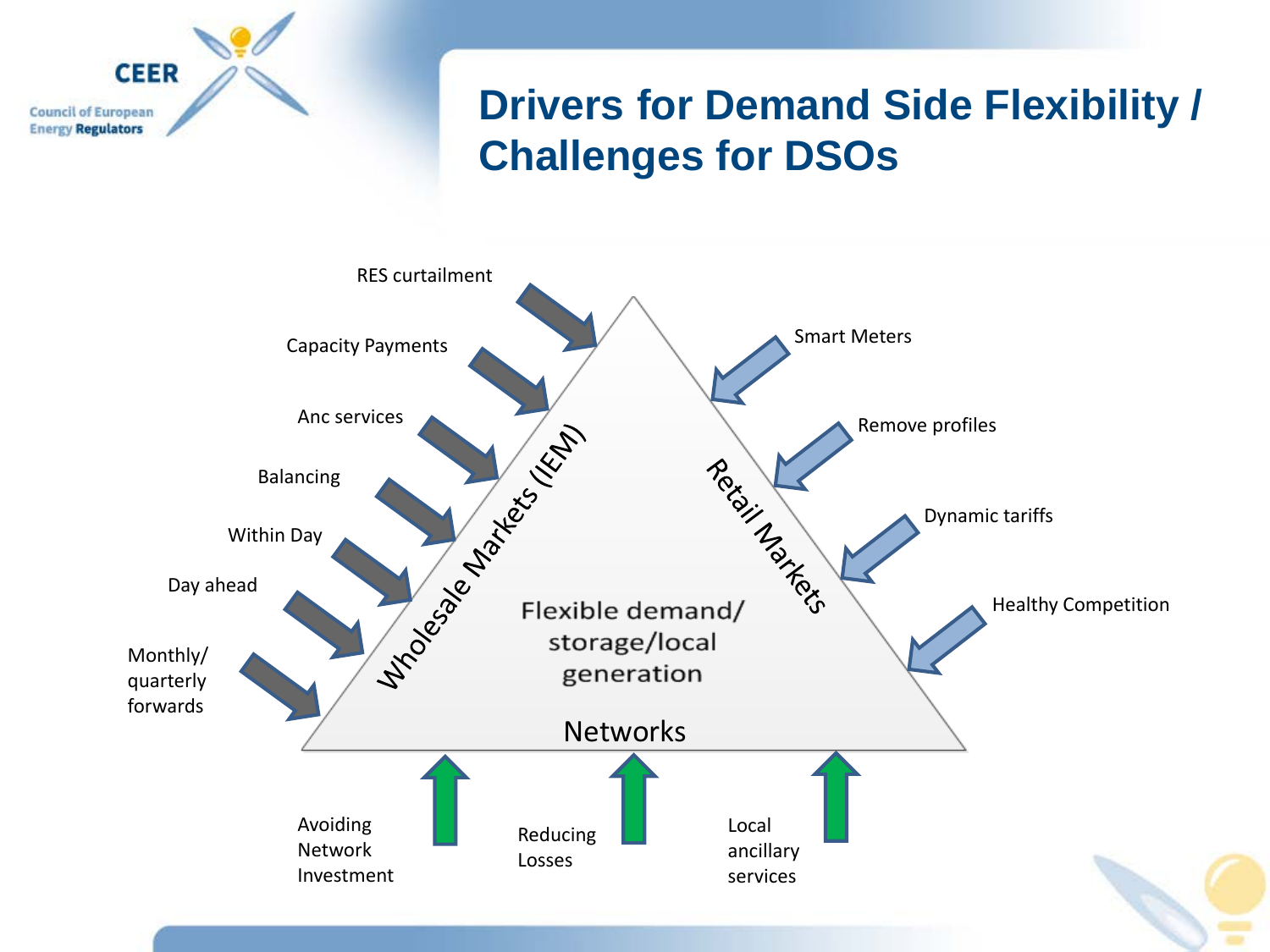**CEER Council of European Energy Regulators** 

## **Clean Energy for all Europeans (1)**

Aim of Proposal

- A fully integrated IEM
- Develop low carbon energy production
- Ensuring the security of supply

Issues of the Proposal

- 1. Integration of RES into an integrated IEM
- **2. Design a future role of DSOs**
- 3. Ensure investment for future production capacity and avoid uncoordinated Capacity Mechanisms (CM)
- 4. Ensure cross-border coordination to prevent crisis situations

4

- 5. Development of retail markets
- 6. Optimize the institutional framework and Governance

30/03/2017 Dr. Annegret Groebel (c) 2017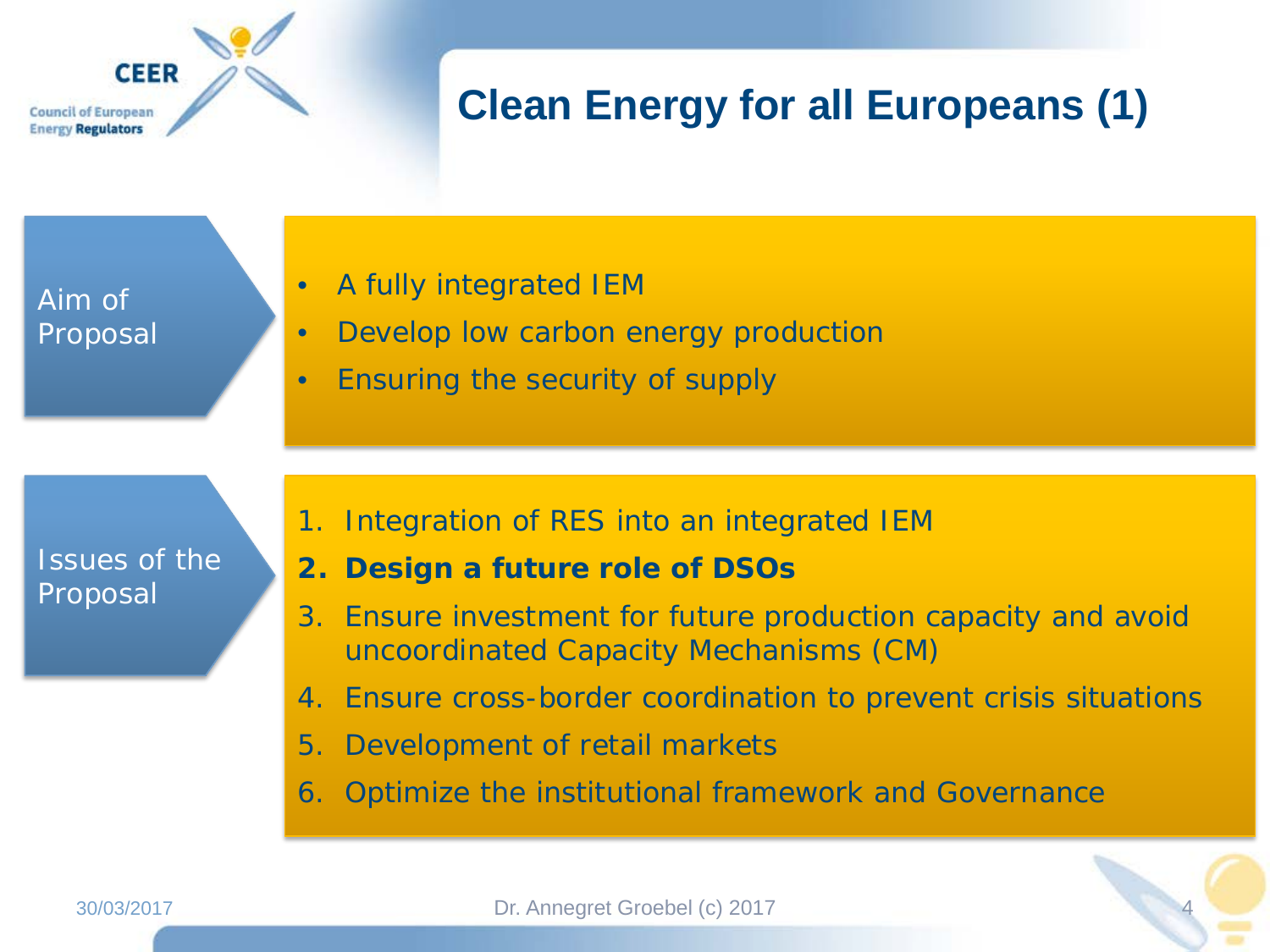**Council of European Energy Regulators** 

**CEER** 

## **Clean Energy for all Europeans (2)**

II) DSO-Role

- DSOs shall be able to use flexibility (services) by "distributed" energy resources (ensuring neutrality!)
- Role of DSOs in specific tasks (data management, ownership and operation storage, e-mobility)
- DSO/TSO cooperation on specific areas; creation of European DSO entity.
- EU-wide principles on remuneration of DSOs (e.g. flexibility services, efficient grid operation and planning)
- Multi-annual development plans for DSOs (coordinate with TSO)
- NRAs publish common EU performance indicators (comparison of DSOs performance, distribution tariffs)
- Transparency and comparability of distribution tariffs (methodologies)
- EU-wide principles on dynamic, time-dependent distribution tariffs (eases RES integration)

5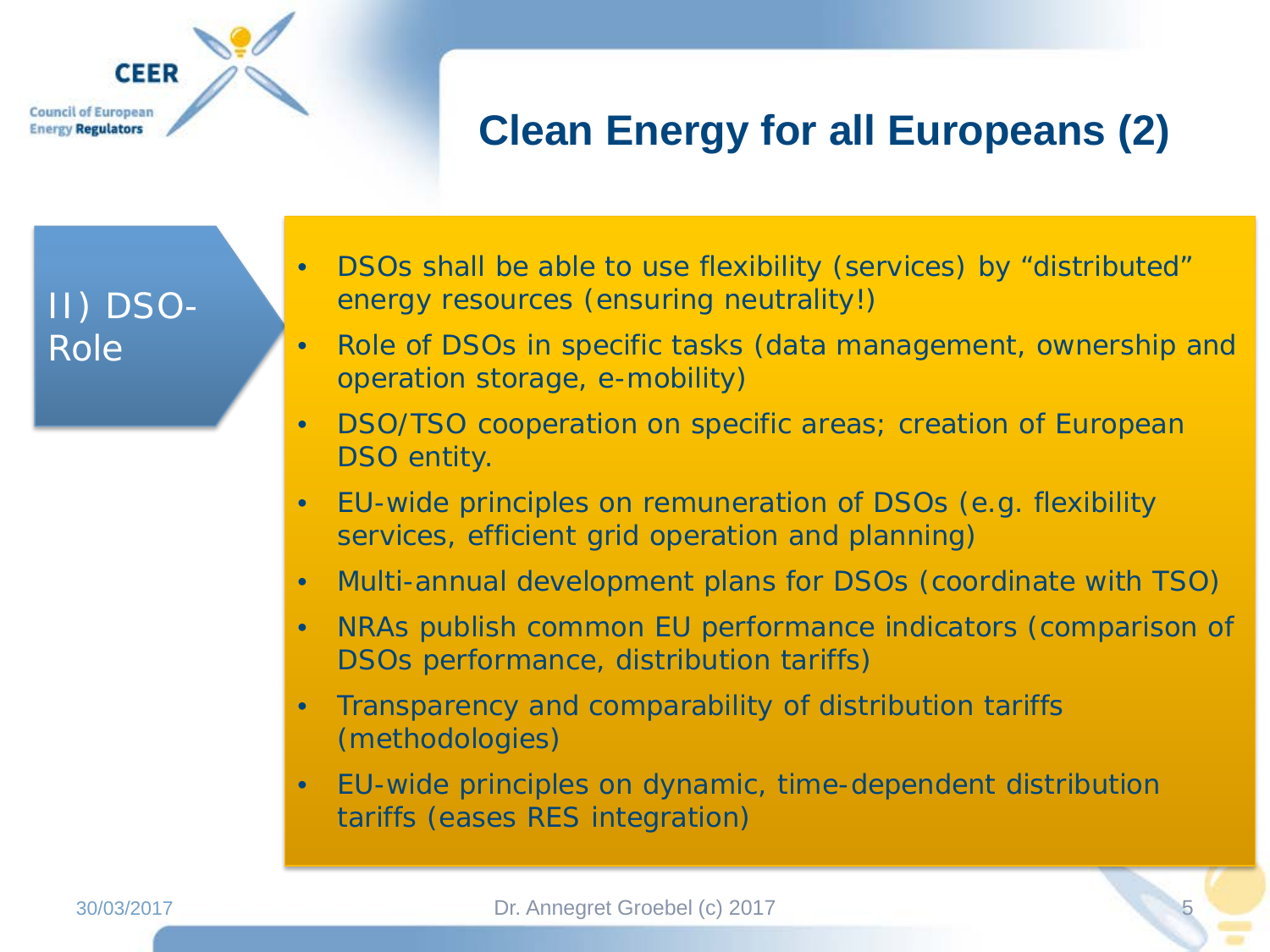

## **Clean Energy Package**

• Regulators' Overview Paper of 23 January 2017, published at ACER-CEER conference, broadly welcomed the Clean Energy Package, highlighting issues for consideration



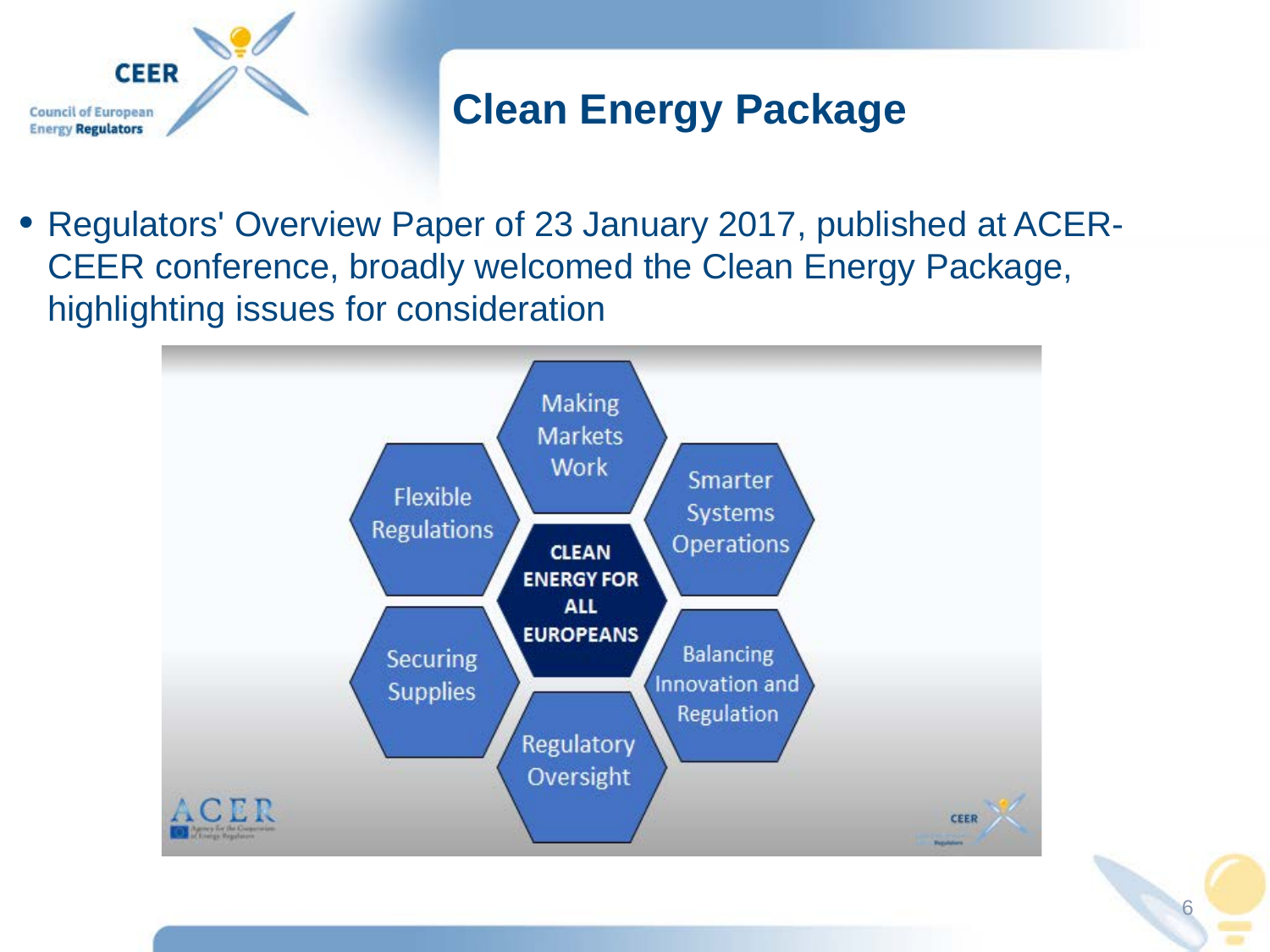

**ACER-CEER overview paper: Initial Reactions to COM's proposals on Clean Energy (January 2017) – I** 

- Making markets work
	- $\blacktriangleright$  The real-time value of energy should be the basis of the price signals that all participants face.
- **Flexible** regulations for a fast evolving market
	- ► NRAs support to speedier and more agile switching of suppliers to allow consumers access to a wider variety of energy products to meet their needs.
	- ► Dynamic pricing is sensible! Ensure that the proposals do not themselves create barriers to entry and higher costs

#### • **Smarter system operation**

- ► Smart solutions are needed as the distinction between transmission and distribution is becoming increasingly blurred: The proposed approach both to TSO cooperation and TSO- DSO cooperation is welcomed.
- ► DSO should be sufficiently unbundled to better perform the tasks assigned to them as a neutral market facilitator. Creation of the EU-DSO body is welcomed.
- ► Harmonisation transmission and distribution tariff structures is not merited. Similar policy proposals in other areas, including the use of congestion income, could have costs that outweigh the benefits.

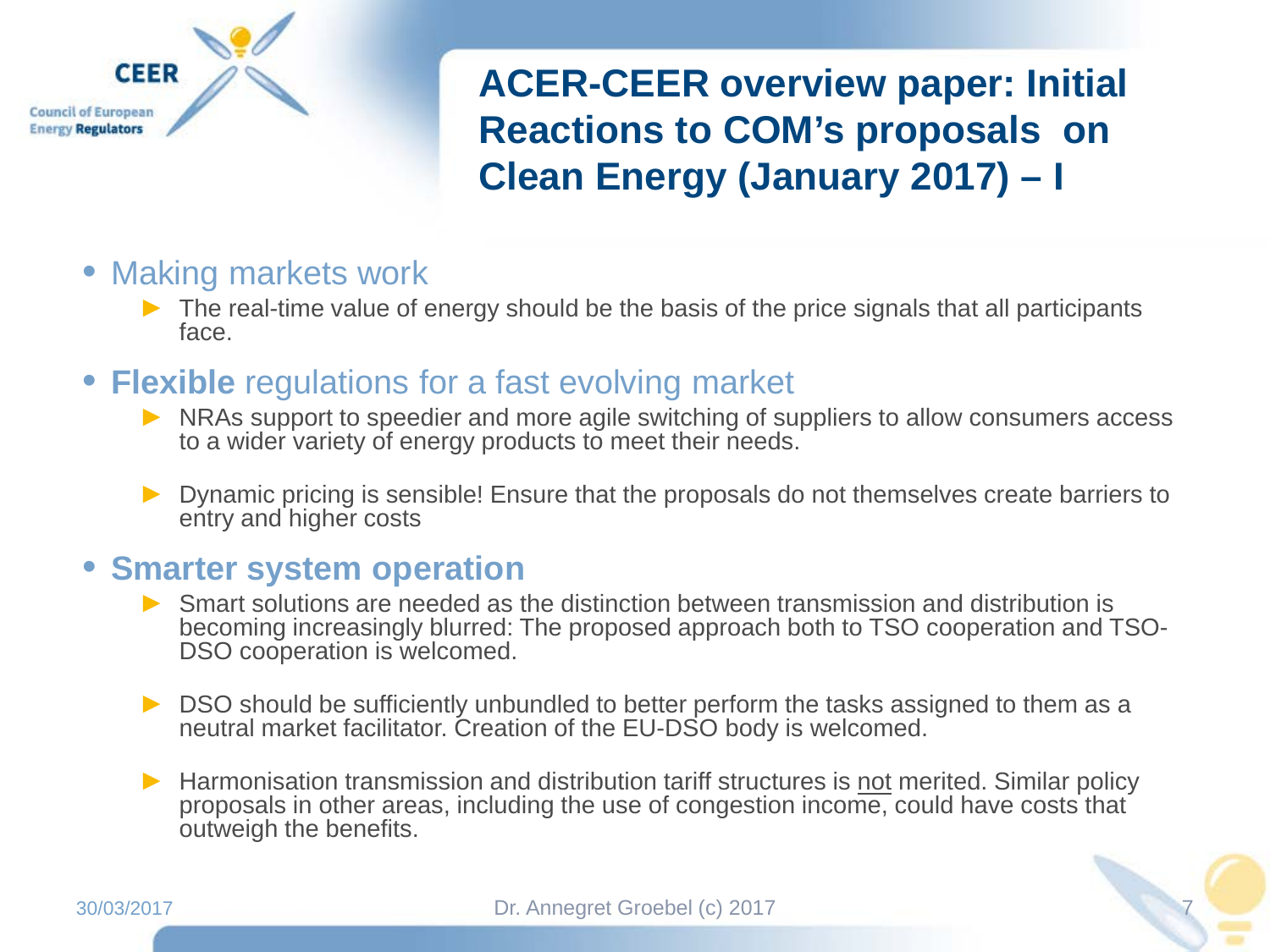

## **ACER-CEER overview paper: Initial Reactions to the COM's proposals on Clean Energy (January 2017) – II**

## • Securing our supplies

► Coordination of the resource adequacy assessment is welcomed but greater transparency and regulatory involvement are needed to increase trust in the markets. more refined arrangements on cross border participation of CRMs are needed.

## • Regional markets

- ► More work/investigation has to be done in the field of regionalisation
- ► For the success of the approach a proper governance and oversight shall be designed

## • **A clear and effective framework for regulatory oversight**

- ► Proposals could alter a carefully conceived system of checks and balances which is in place today.
- ► Roles and responsibilities are clear enough (e.g. ACER oversees ENTSO, NEMO, EU-DSO body)
- ► Independence of ACER shall be ensured
- ► Internal Regulatory Governance: Changing 2/3 majority rule is dispensable**.**
- Rethink resource situation of ACER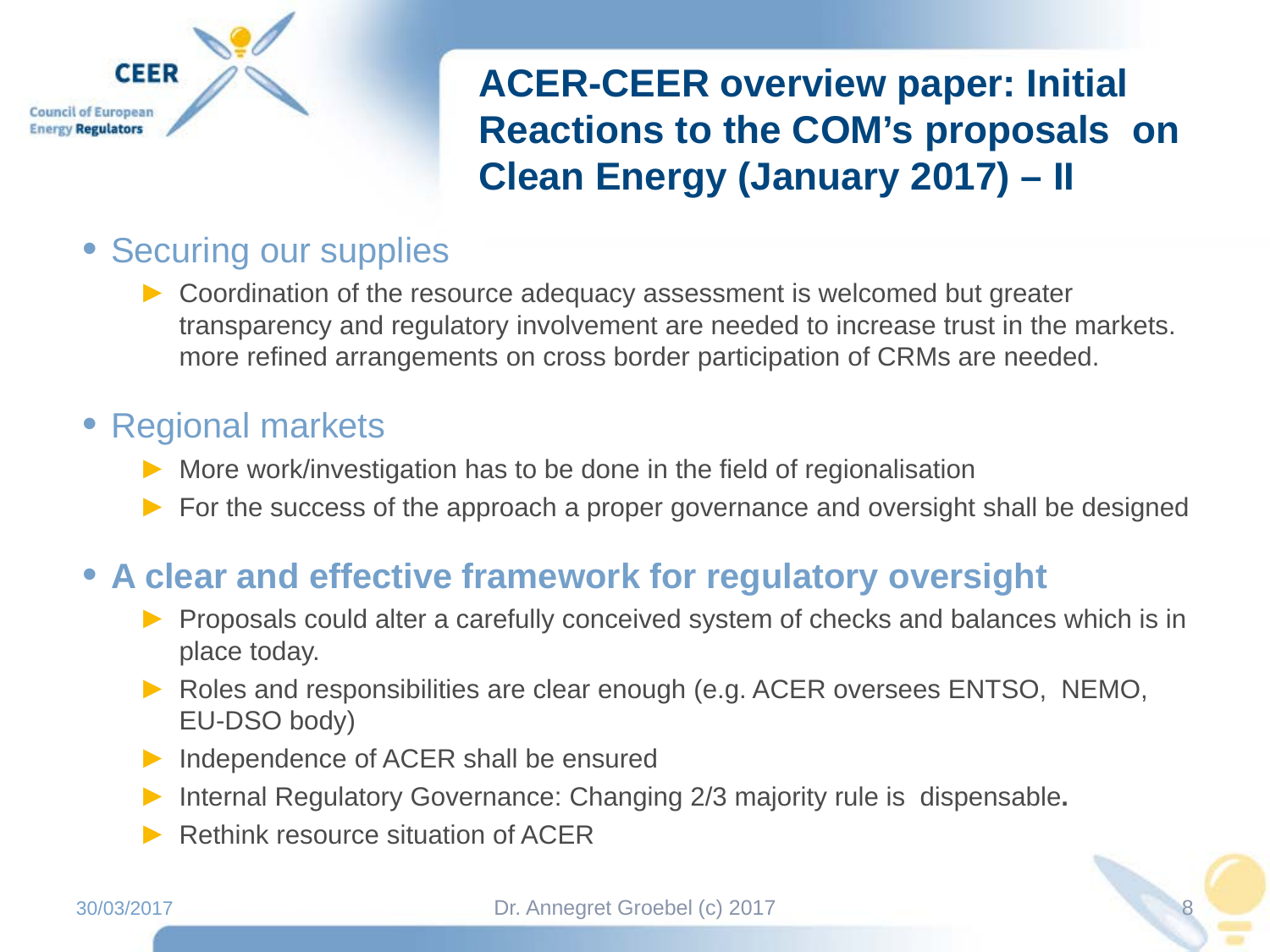#### **Overview of EU energy market legislation/regulation CEER**

**Functioning retail markets, pro-active consum., prosumers DSR (flex.+ stability)** 

**Council of European** 

**New DSO role: neutral market facilitor** 

**Competition rules, State Aid rules, 2015 CM Sector Inq.**

**Flexible energy system: EOM preferred – price signals, Capacity Mechan. only second best, i.e. no IEM distortion + open to XB participation**

**Clean Energy f. All Europeans EMD, Recast, ACER-Regulation RES + Energy Efficiency Dir.: Fully integrated IEM and RES integration, energy effi.**

**Security of Supply Risk Preparedness Regulation**

**DSOs challenge for more grid efficiency to deal with more decentrali. generation**

**More market-oriented RES support, nation. schemes open to XB participation** 

**Internal Energy Market 3rd IEM Package 2009,** XB trade, Market Coupl., NC

**TEN-E Reg. 347/2013 (Proj. of Common Interest) Infrastructure Pack. 2013**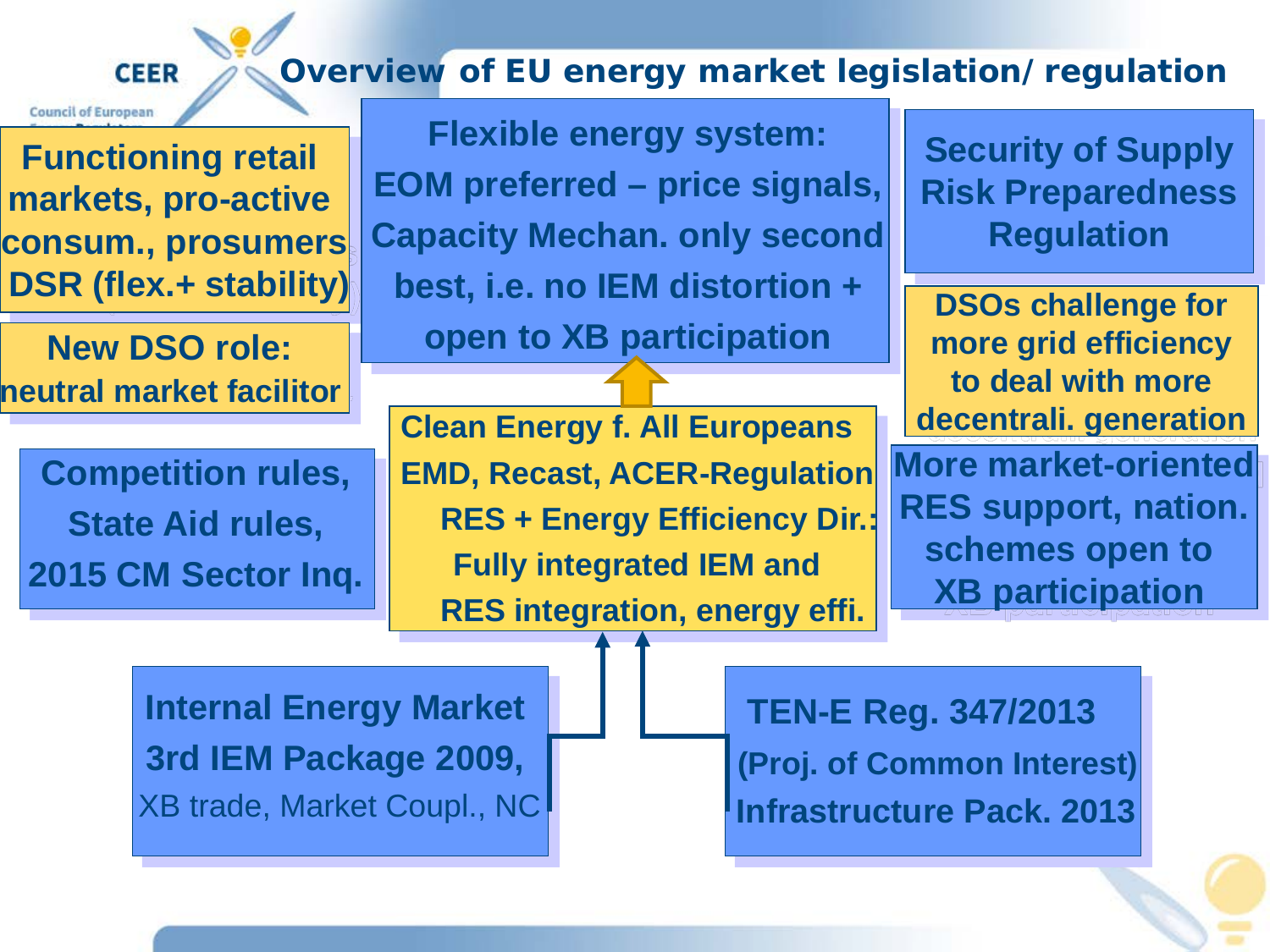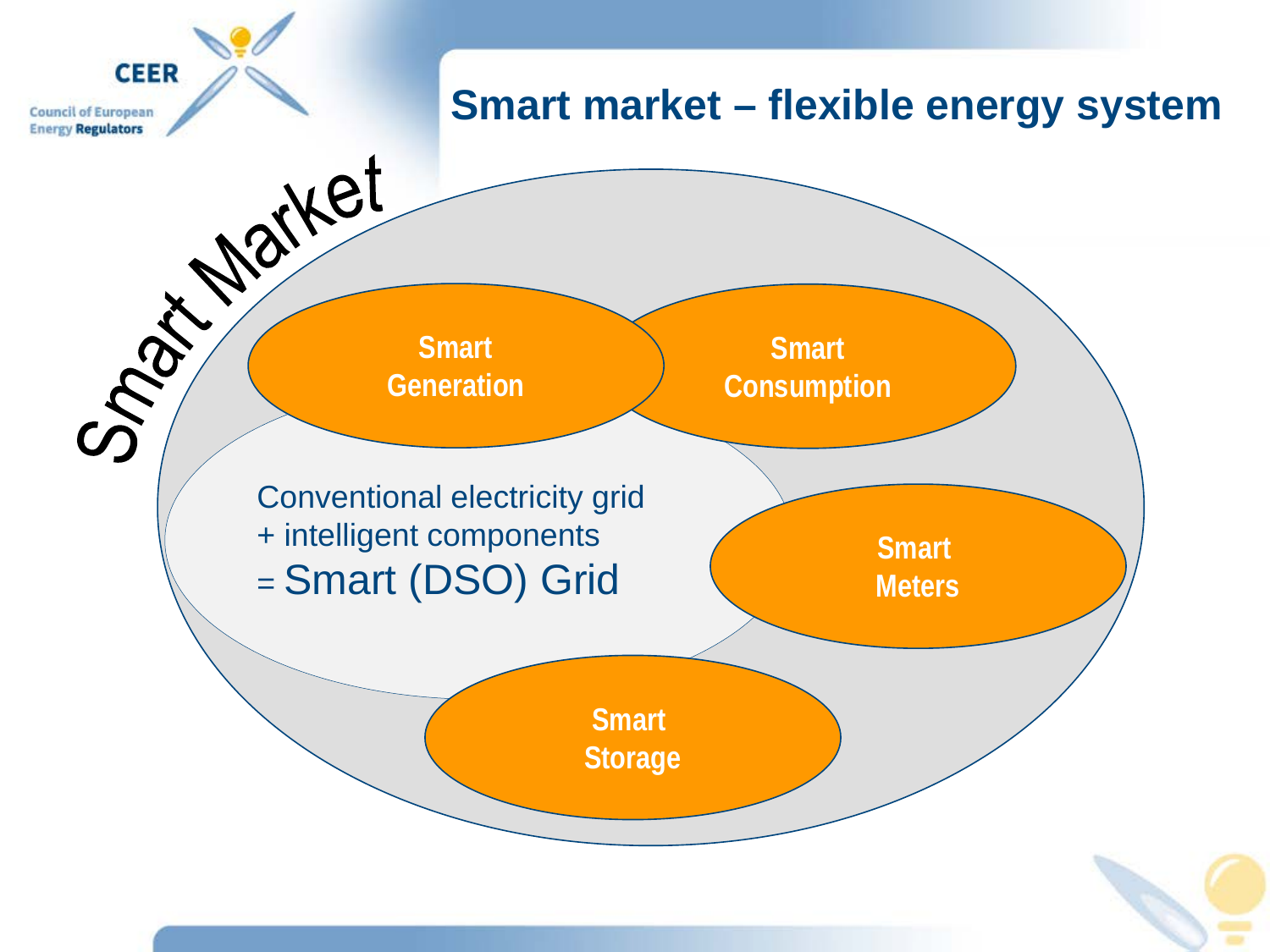

# **Thank you for your attention**

**[www.ceer.eu](http://www.ceer.eu/)**

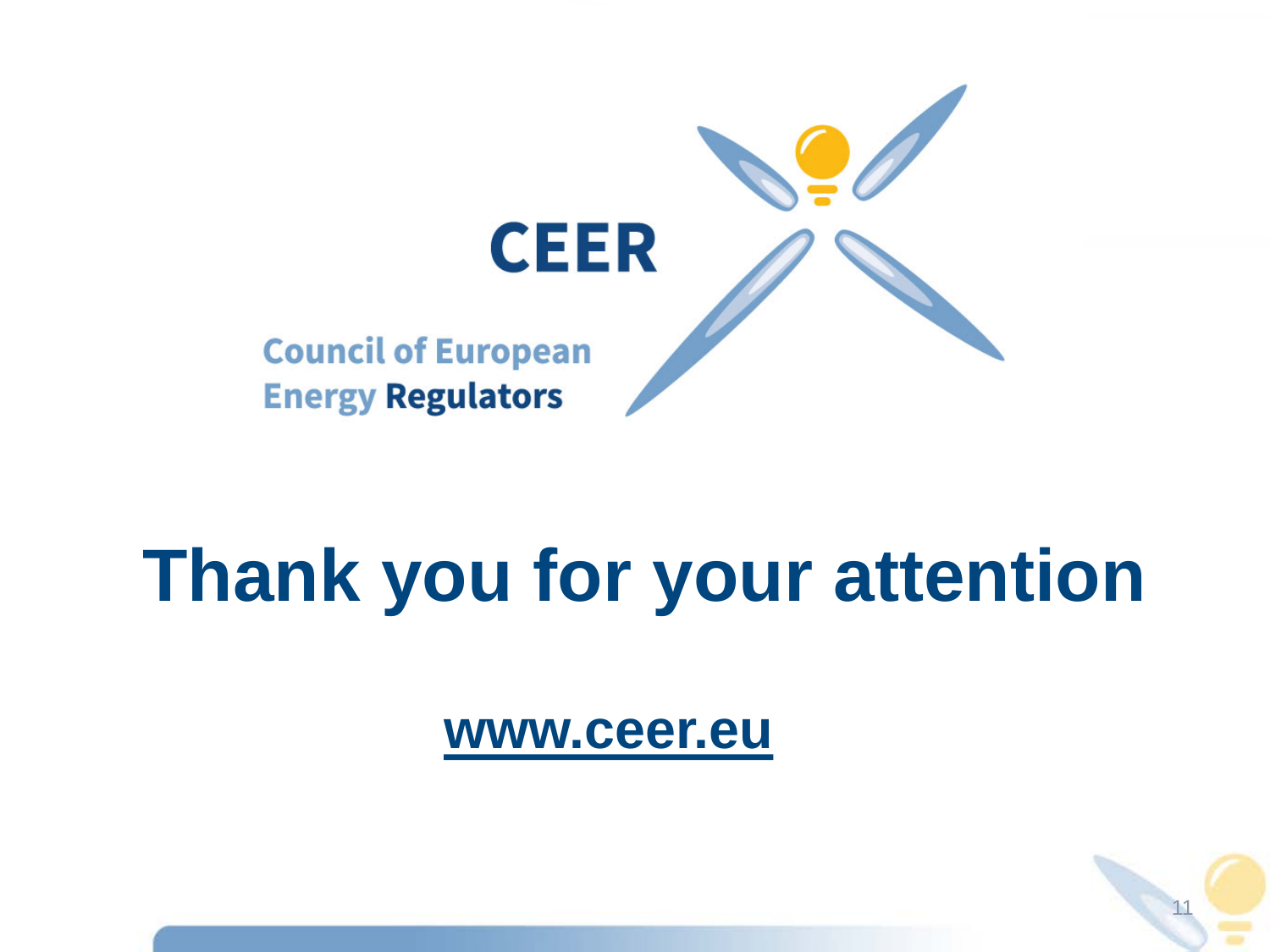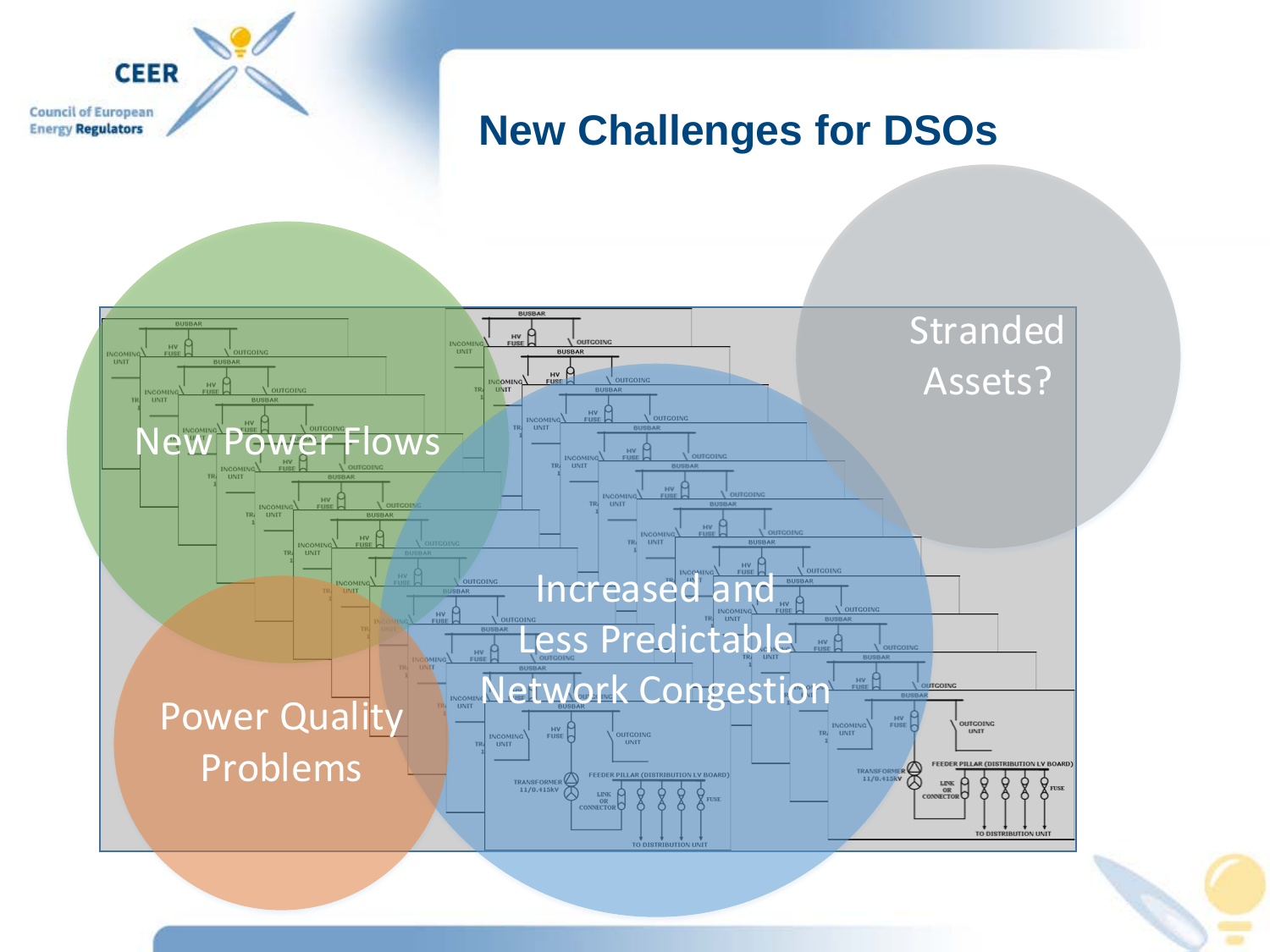

## **EMD – Key elements**

#### Competitive energy markets are at the heart of a competitive economy



#### + STRENGTHENING RISK PREPAREDNESS

Source: COM

13

**CEER** 

**Council of European Energy Regulators** 

30/03/2017 Dr. Annegret Groebel (c) 2017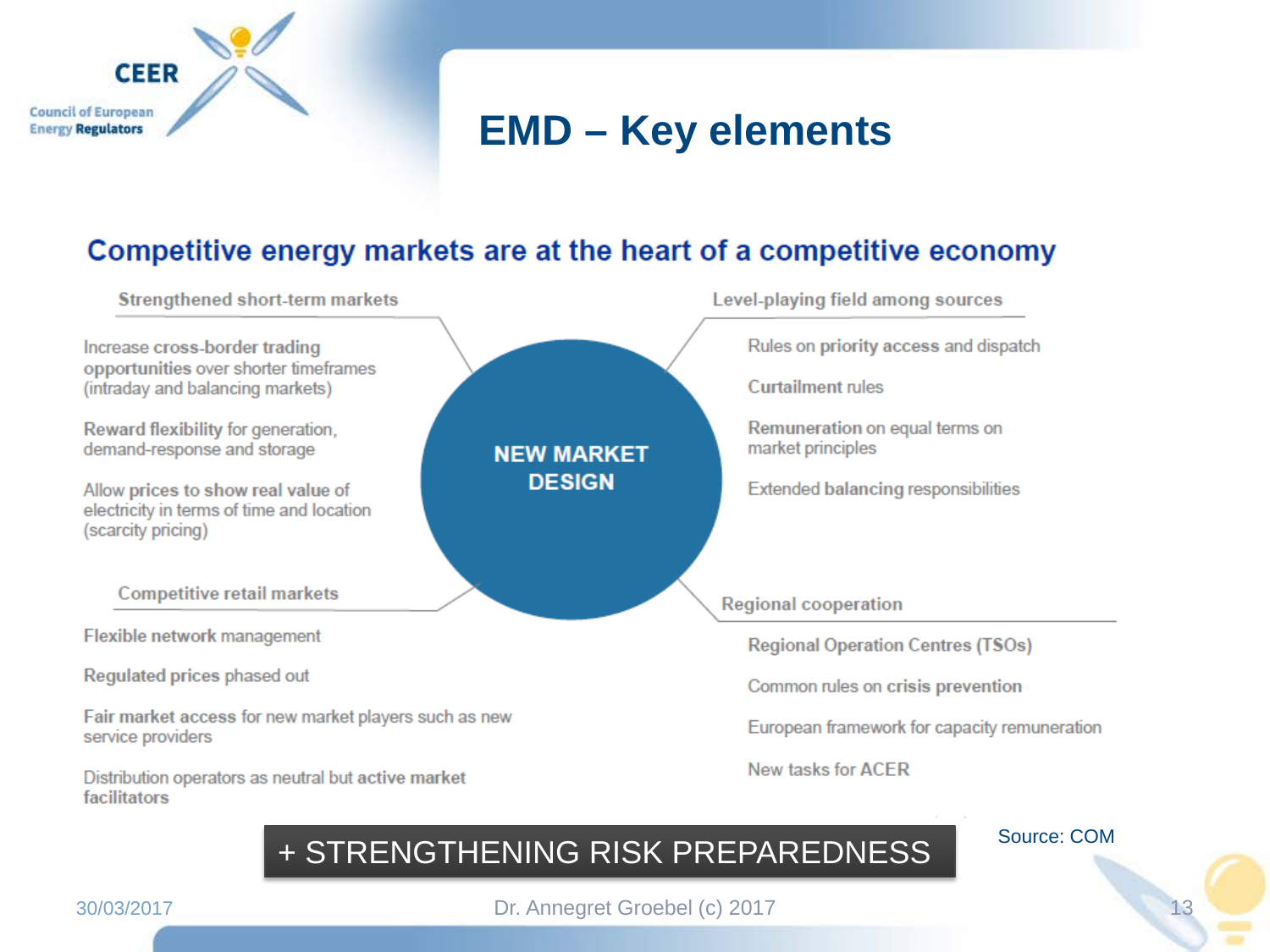**CEER** 

**Council of European Energy Regulators** 

**Broad Regulatory Messages on Clean Energy Package in Overview Paper – Reaction (1)**

#### **Flexible Regulations**

Regulators must facilitate the entry of new suppliers into the retail market to ensure broader choice for consumers by removing entry barriers.

#### **Making Markets Work**

The real-time value of energy should be the basis of the price signals that all participants face.

#### **Regulatory Oversight**

Regulators need to ensure that the roles and responsibilities at national and EU level are clear and proper checks and balances are in place. Regional governance needs robust stress testing.

#### **Securing Supplies**

Greater transparency and regulatory involvement is needed to ensure that consumers, industry and politicians can trust that markets are functioning well.

#### **Smarter System Operation**

We welcome a proportionate and focused approach to TSO cooperation and to the future cooperation between TSO and DSOs.

#### **Balancing Innovation and Regulation**

Remove priority dispatch; to bring renewables into the market; and to ensure that all relevant market players are responsible for balancing.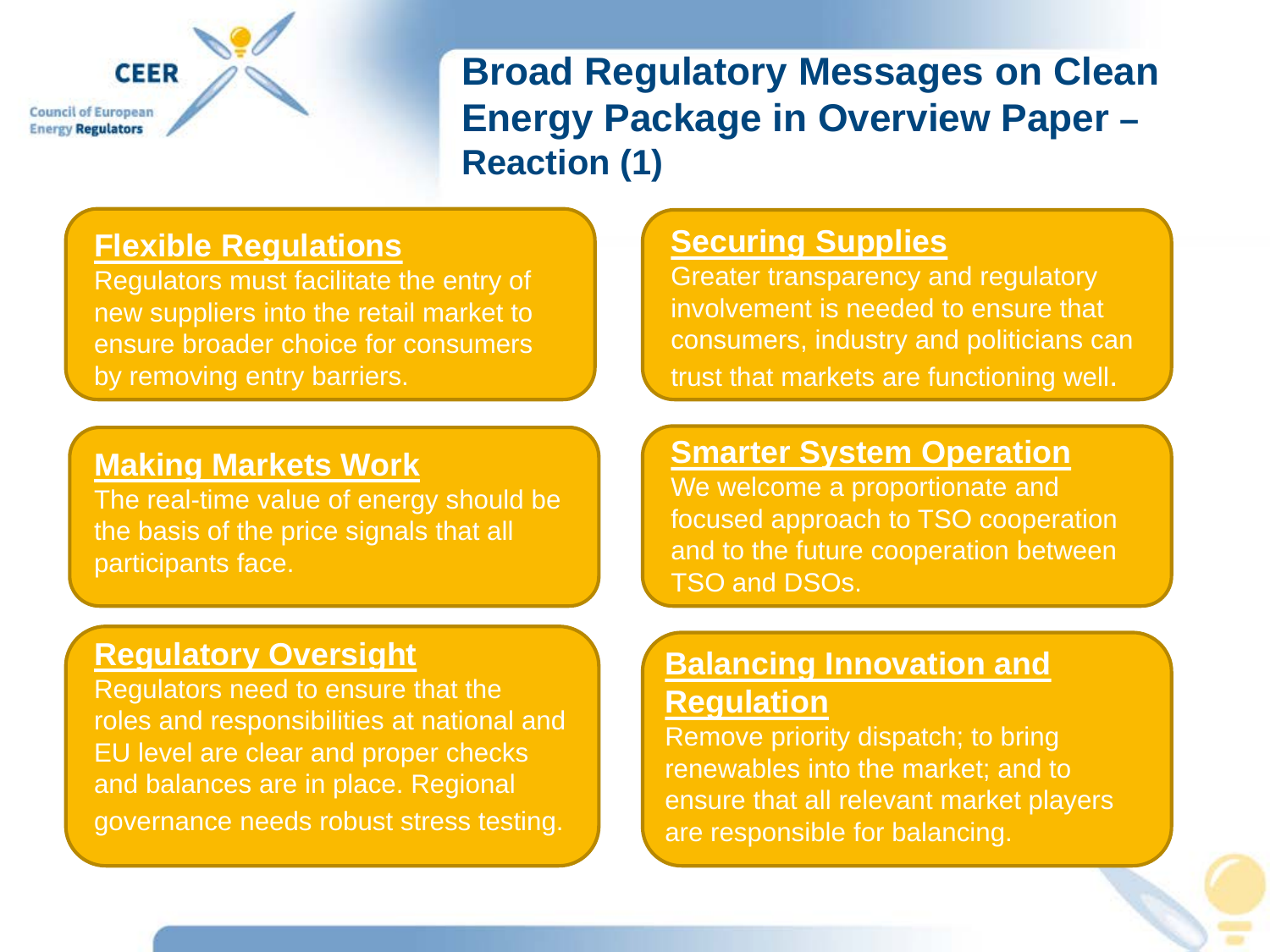## **Clean Energy Package – Reaction (2)**

### • Core principles:

**CEER** 

**Council of European Energy Regulators** 

- i. Maintaining and enhancing security of supply.
- Promoting competition and avoiding cross-subsidies between consumers and ii. between market actors.
- iii. Promoting cost efficiency and effectiveness in delivering the appropriate benefits to consumers
- iv. Ensuring that, at European level, legislation is proportionate, allowing flexibility for local, national and regional development and innovation.
- Delivering coherence and consistency with the ongoing implementation of the  $V_{\odot}$ Third Package, European Network Codes and other measures.
- Avoiding over-regulation and overly-prescriptive measures which could stifle vi. markets and overwhelm consumers.
- vii. Ensuring that the European regulatory system is underpinned by a reasonable and proper system of checks and balances.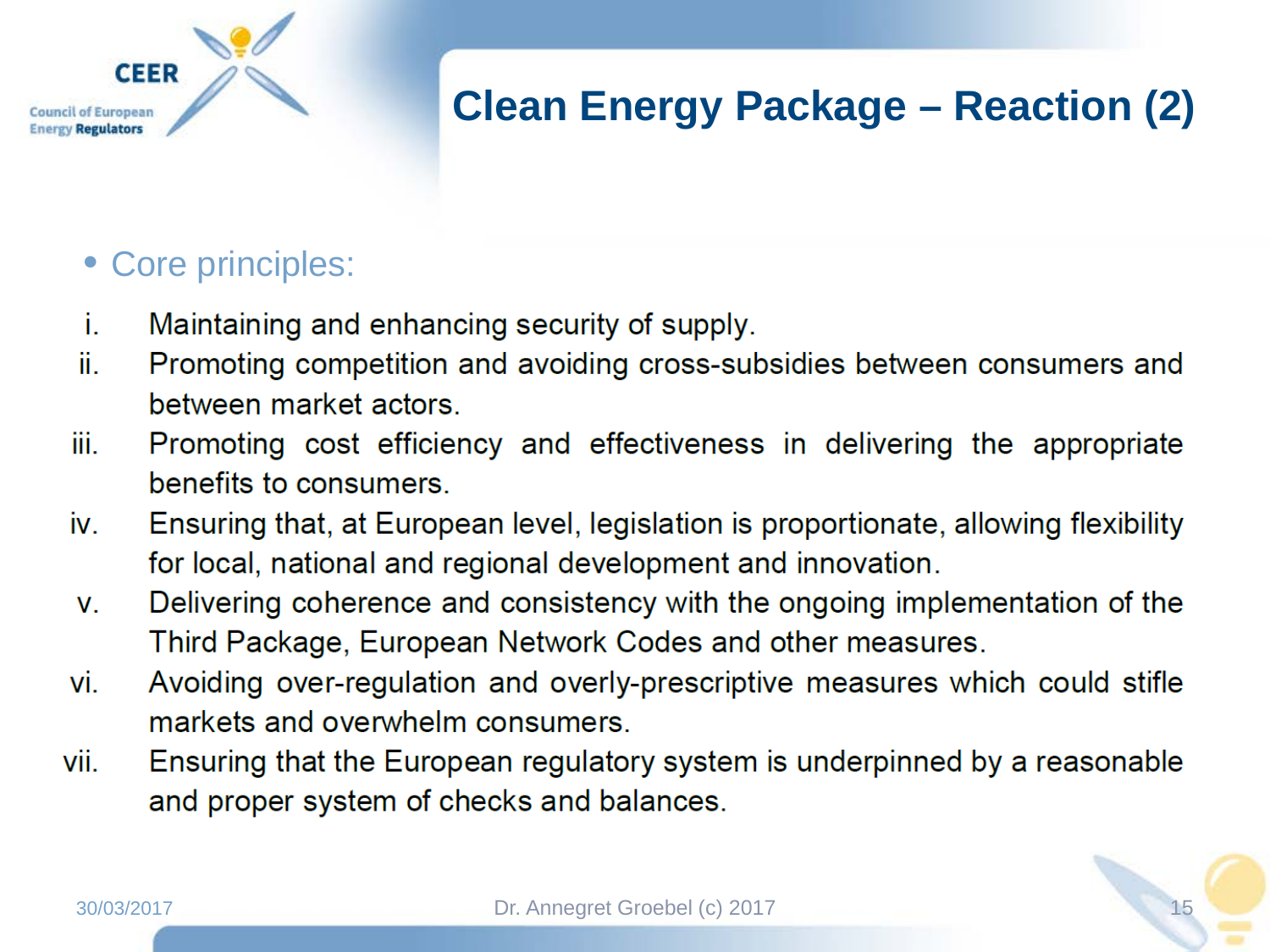

## **ACER-CEER's initial reactions to the Clean Energy Proposals (Jan. 2017)**

- A first feedback on key elements of ACER and CEER
- Flexible regulations for a fast evolving market
	- ► No inconsistencies between new and old legislations and delays: Implementation of 3<sup>rd</sup> package should be prioritized
	- ► NRAs support to speedier and more agile switching of suppliers to allow consumers access to a wider variety of energy products to meet their needs.
	- ► Dynamic pricing is sensible! Ensure that the proposals do not themselves create barriers to entry and higher costs

#### • Balancing innovation and regulation

- ► Avoid overly detailed legislation or prescriptive rules as they could adversely inhibit new market developments
- ► Provisions are needed to safeguard the separation between Distribution System Operators (DSO) (who need to be neutral market facilitators) and storage operators



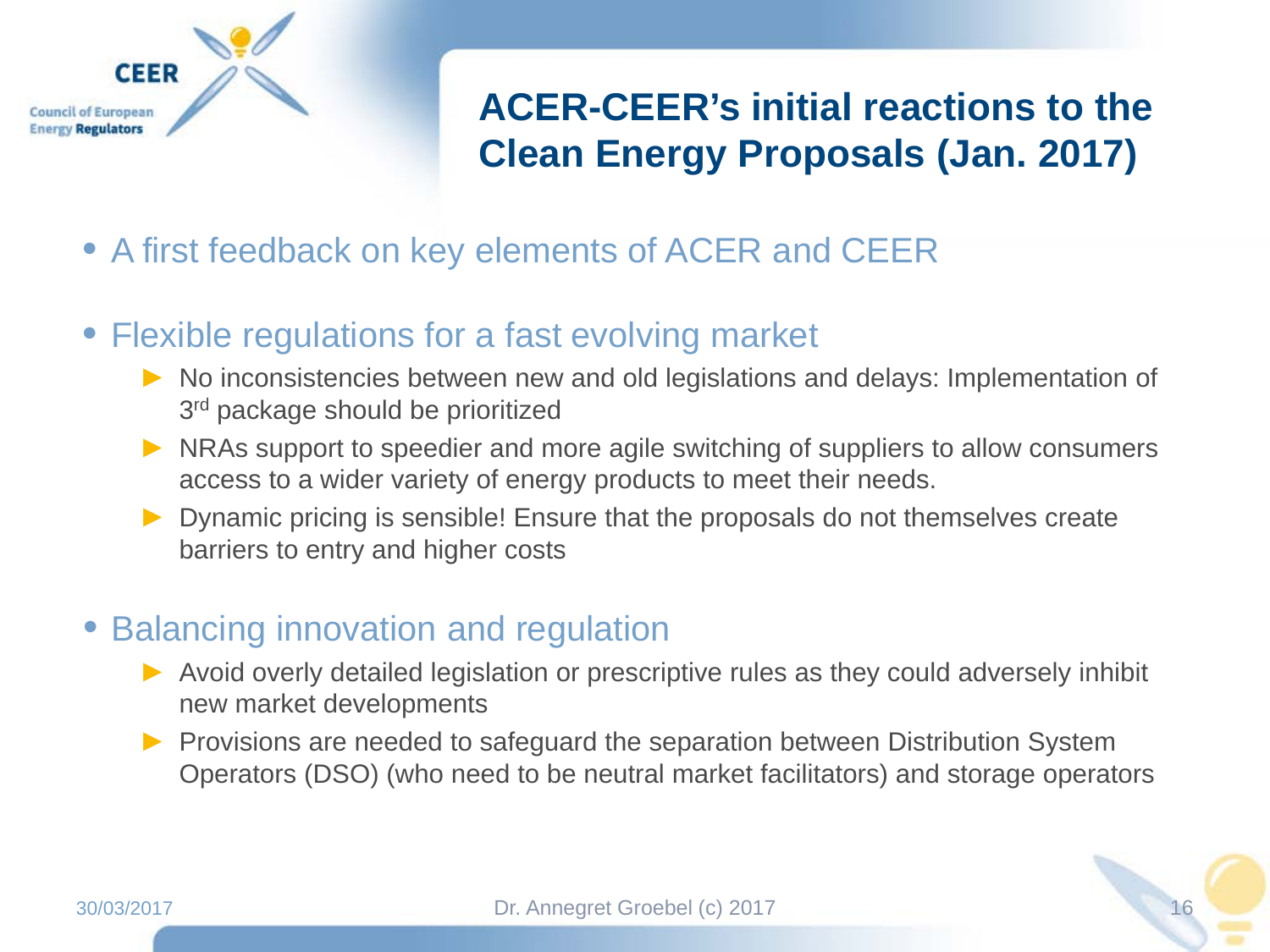

## **Regulatory Levers**

- Pan-European Internal Energy Market
- Reviewing Flexibility across Wholesale/Retail/Networks
- Promoting Smart Meters and Dynamic Tariffs
- Papers on DSO tariffs, incentives, flexibility, etc.
- European Commission's 'Clean Energy for All Europeans' Winter Package

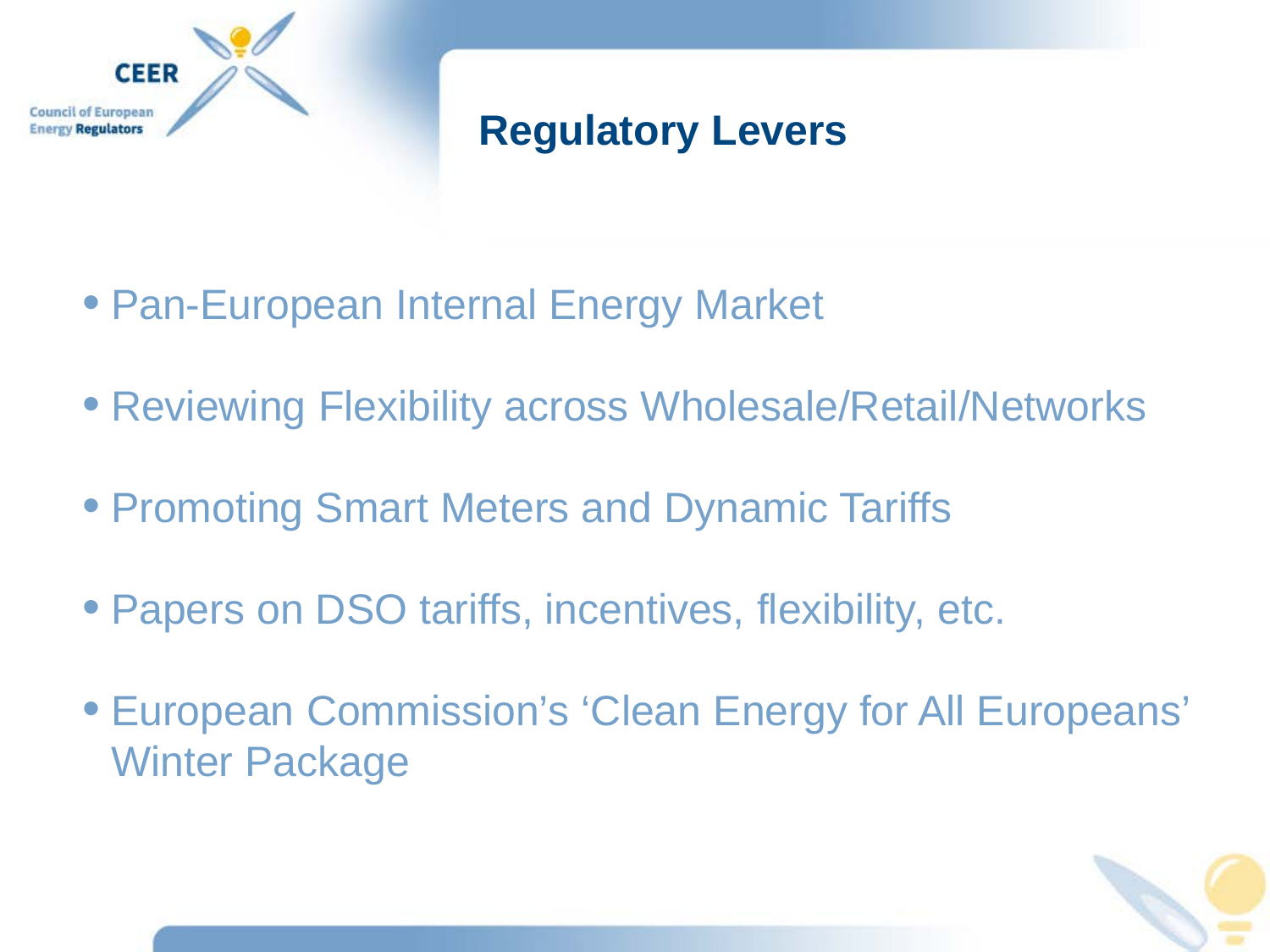

## **Clean Energy Package**

- More detailed Regulatory White Papers expected in the coming months
- Strive for joint ACER/CEER papers where possible
- Aim is to feed-through to proposed legislative amendments
- Topics may cover issues such as:
	- ► Wholesale Prices
	- ► Flexibility
	- ► Renewables
	- Distribution role and tariffs
	- ► Customer engagement supplier switching, consumer information, comparison tools, dynamic contracts, etc

18

Regional governance / internal governance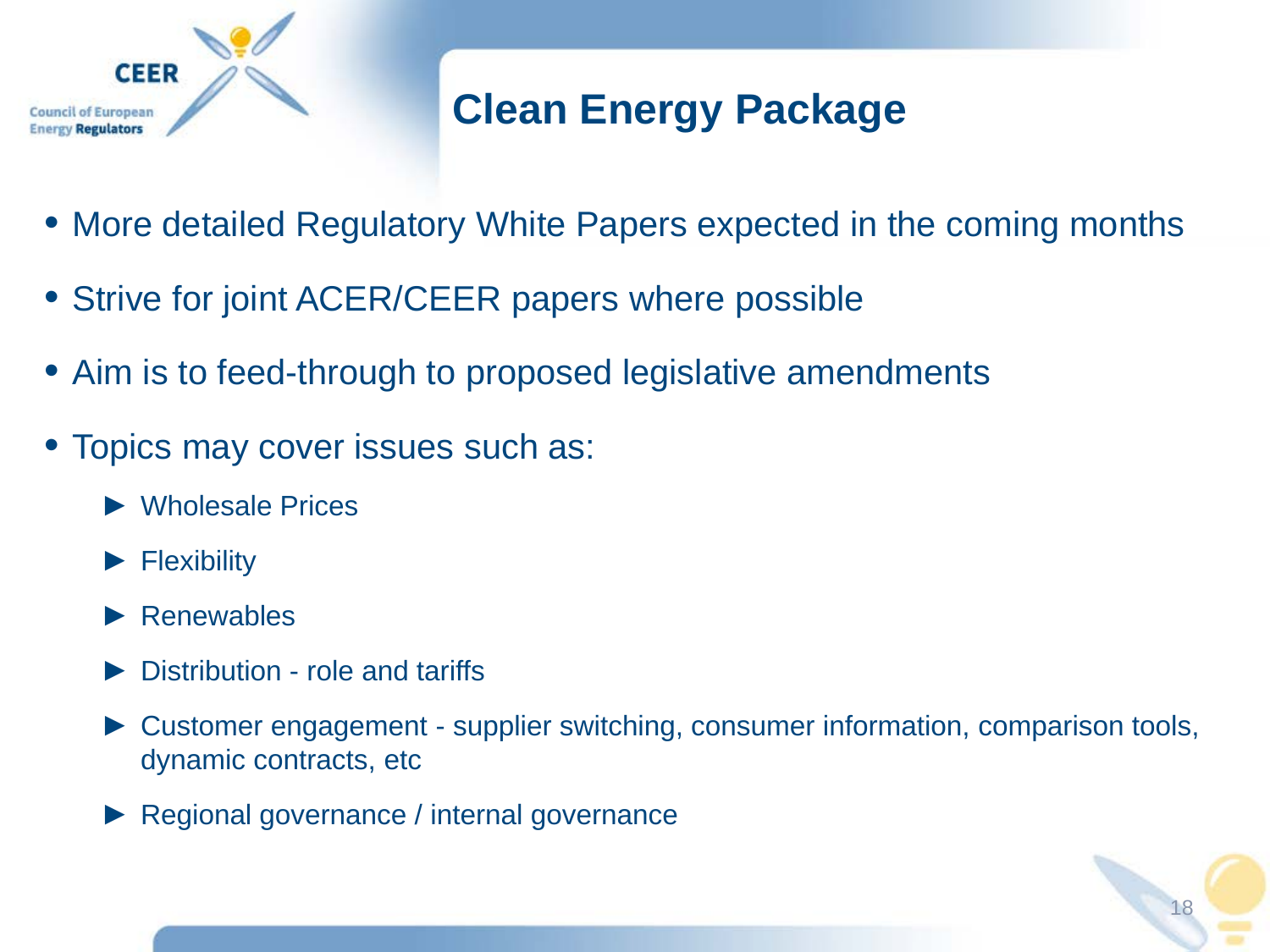

## **European DSO Diversity**

About 2400 DSOs across the EU





Ref: http://publications.jrc.ec.europa.eu/repository/bitstream/JRC101680/ldna27927enn.pdf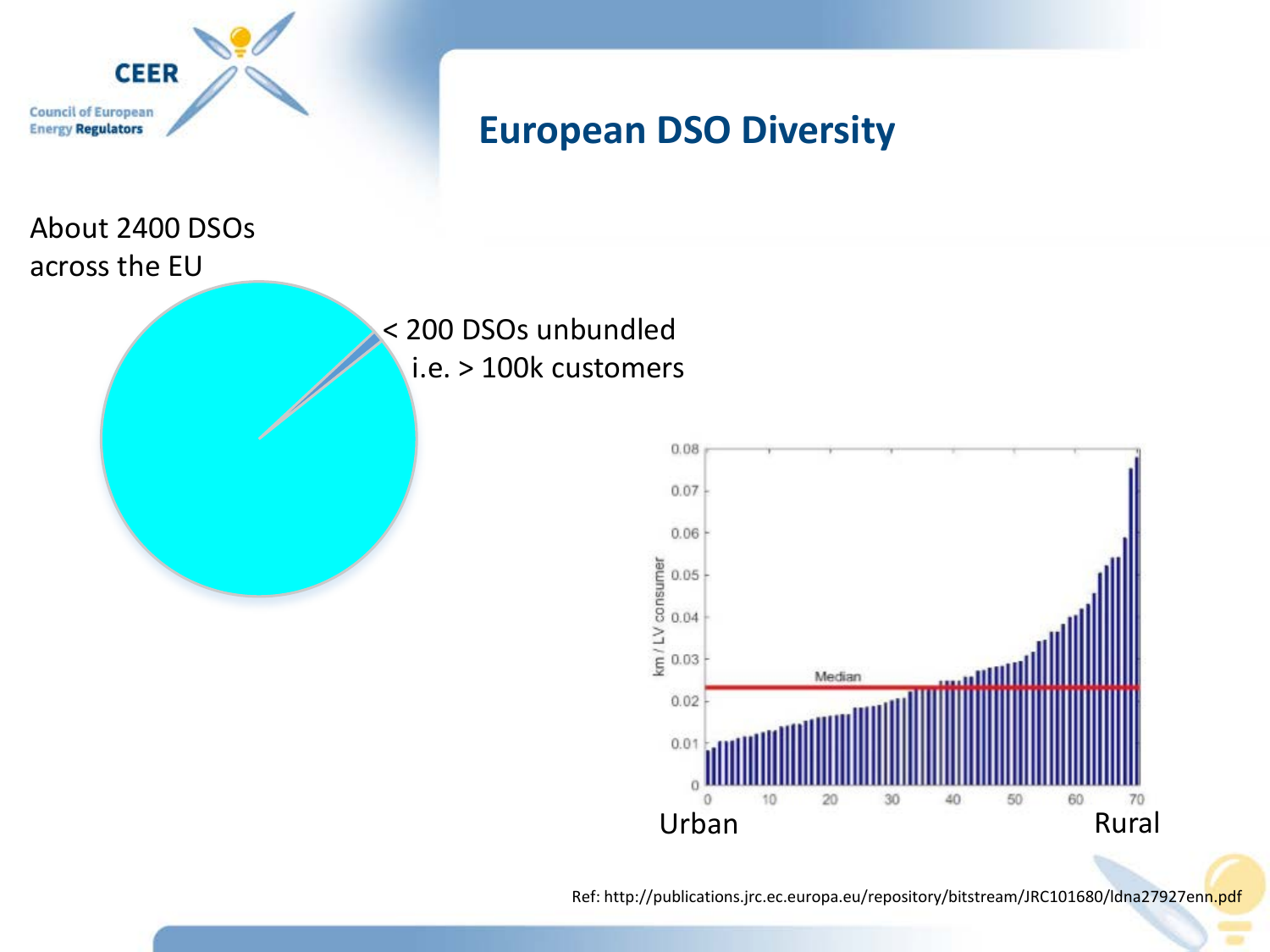**Council of European Energy Regulators** 

**CEER** 

## **Clean Energy for all Europeans (2a)**

I) RES Integration

- Abolish discriminatory market-based dispatch, clear curtailment and re-dispatch rules to replace priority access
- Balancing responsibility (exemption possibilities for emerging technologies and/or small installations)
- TSOs should use regional platforms for the procurement of balancing reserves; optimization process for allocation of transmission capacity (energy vs. balancing markets); reserves only a day ahead of real time.
- Regional Operational Centers (ROCs), centralizing functions at regional level and delineating competences between ROCs and national TSOs
- Demand Response (supplier/aggregator)